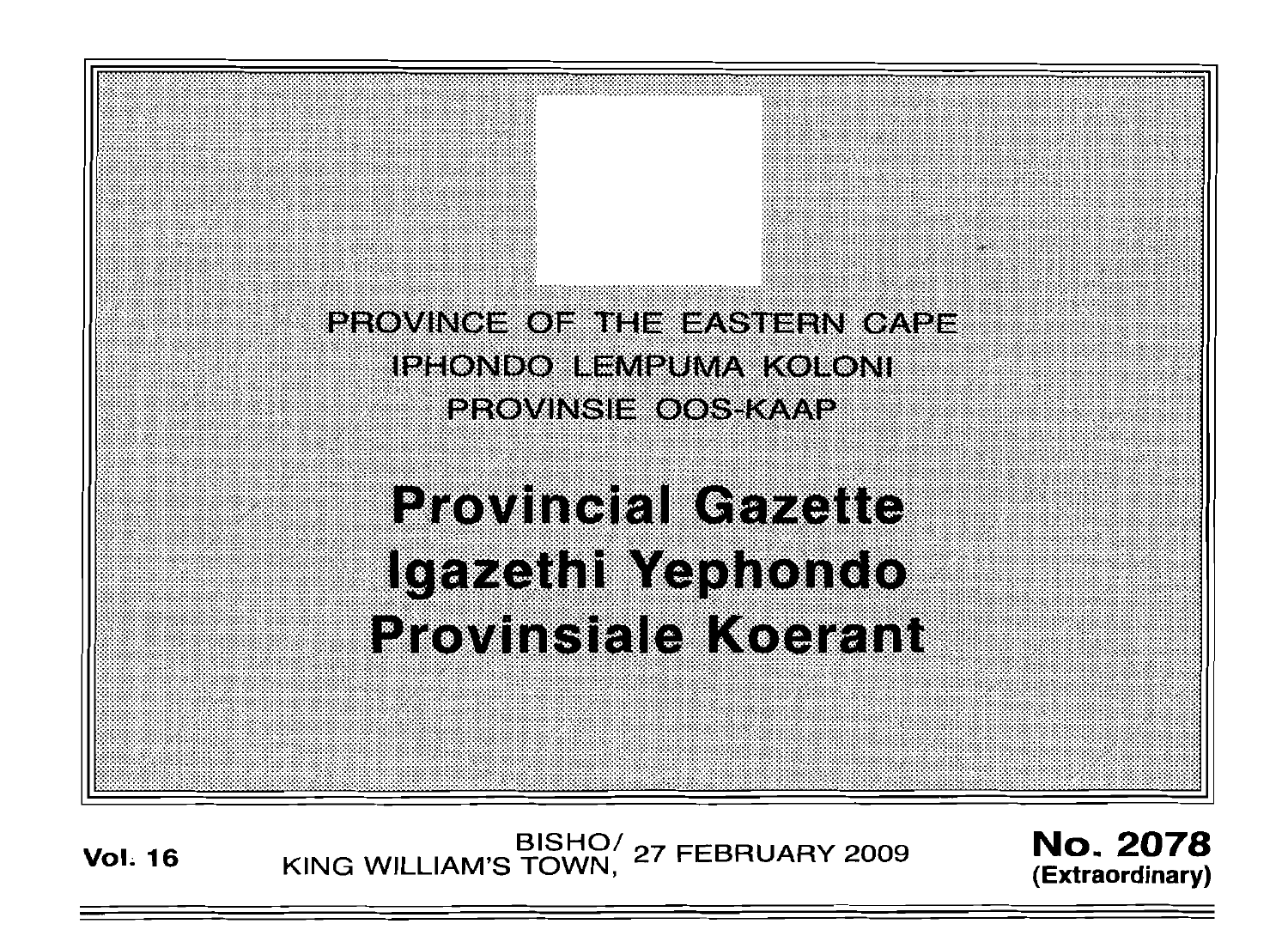| No. | <b>CONTENTS · INHOUD</b> | Page<br>No. | Gazette<br>No. |
|-----|--------------------------|-------------|----------------|
|     | <b>GENERAL NOTICES</b>   |             |                |
| 71  |                          | з           | 2078           |
|     |                          | 6           | 2078           |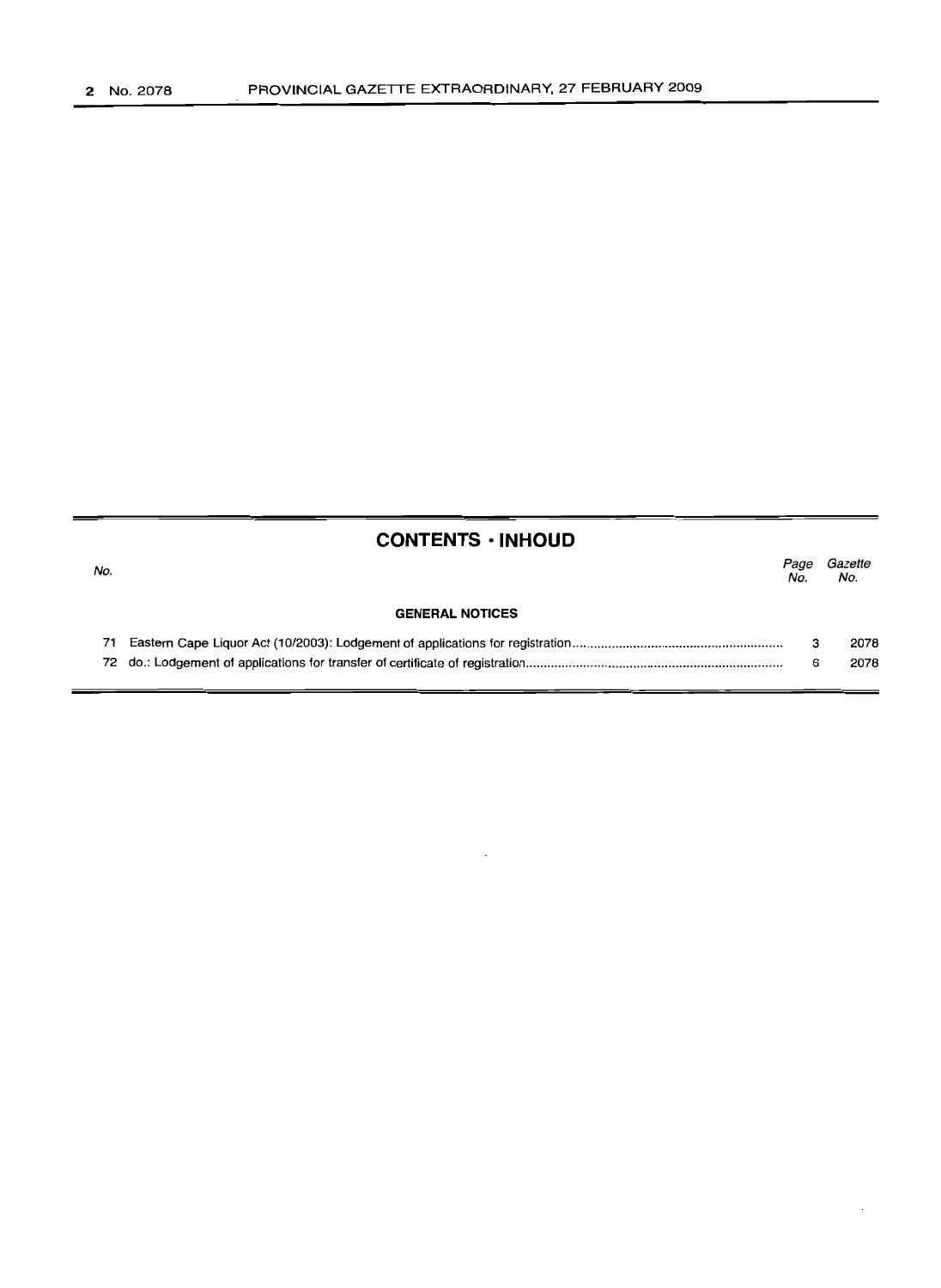# **GENERAL NOTICES**

No. 71

1. CM3 [Reg 4 (1)]

### EASTERN CAPE LIQUOR ACT, 2003 (Act No. 10 of 2003) NOTICE OF LODGEMENT OF APPLICATIONS FOR REGISTRATION

Notice is hereby given that the applications for registration, particulars of which appear in the Schedule hereunder, have been lodged with the Board.

Interested parties may, free of charge, inspect any application which appears in the Schedule hereunder and may within twenty one days of this notice, lodge with the Board written representations in support of, or written objections.

### THEMBI ZONO - GXOYIYA EASTERN CAPE UQUOR BOARD 18 February 2009

## SCHEDULE

| 1                     |                  | 2                                           | 3                                   | 4                            | 5                                                                                             |
|-----------------------|------------------|---------------------------------------------|-------------------------------------|------------------------------|-----------------------------------------------------------------------------------------------|
| Application<br>Number |                  | Name and<br>number of Ward                  | Kind of registration<br>applied for | Kind of liquor<br>to be sold | Name under which business is to<br>be conducted and particulars of<br>the erf, street or farm |
| 1.                    | ECP 16179        | Ward 9 Senqu<br>Municipality                | Consumption on and<br>off premises  | All kinds                    | Vukuzenzele Tavern, Kromspruit<br>Village, Sterkspruit                                        |
| 2.                    | ECP 16180        | Ward 10 Senqu<br>Municipality               | Consumption on and<br>off premises  | All kinds                    | Fountain Tavern, Tapoleng Loc,<br>Sterkspruit                                                 |
| 3.                    | ECP 16181        | Ward 9                                      | Consumption on and<br>off premises  | All kinds                    | Nobuhle Tavern, Kutioanang A/A,<br>Mt Fletcher                                                |
| 4.                    | ECP 16182        | Ward 11<br>Emalahieni<br>Municipality       | Consumption on and<br>off premises  | All kinds                    | Lindie's Village, No.5 Markplain Str,<br>Dordrecht                                            |
| 5.                    | <b>ECP 16183</b> | Ward 2 Maletswai<br>Municipality            | Consumption on<br>premises          | All kinds                    | Buffels Vallei Guest House, Erf<br>1464, De Wet Dr, Aliwal North                              |
| 6.                    | <b>ECP 16184</b> | Ward 9                                      | Consumption on and<br>off premises  | All kinds                    | Sekoti Mpate Tavern, Kutloanang<br>A/A, Mt Fletcher                                           |
| 7.                    | ECP 16185        | Ward 7 Chris Hani<br>Municipality           | Consumption on and<br>off premises  | All kinds                    | Zama Shebeen, Qamata,<br>Cofimvaba                                                            |
| 8.                    | <b>ECP 16186</b> | Ward 1<br>Emalahleni<br>Municipality        | Consumption on and<br>off premises  | All kinds                    | Yoanab Tavern, Xonxa Village, Lady<br>Frere                                                   |
| 9.                    | <b>ECP 16188</b> | Ward 11 NMMM                                | Consumption off<br>premises         | All kinds                    | Tops @ Gelvandale, Erf 7467,<br>Standford Rd, Gelvandale, PE                                  |
| 10.                   | <b>ECP 16189</b> | Ward 2 Ndtambe<br>Municipality              | Consumption on<br>premises          | All kinds                    | The Star Lounge, 2 Karel Bandman<br>Str. Alexandria                                           |
| 11.                   | ECP 16190        | Ward 10<br>Amahlathi<br>Municipality        | Consumption on and<br>off premises  | All kinds                    | White House Shebeen, 20520<br>Rhabe Loc, Debe Nek                                             |
| 12.                   | <b>ECP 16191</b> | Ward 10 Ingquza<br><b>Hill Municipality</b> | Consumption on and<br>off premises  | All kinds                    | Siyazama Tavern, Lubalo Loc,<br>Flagstaff                                                     |
| 13.                   | ECP 16192        | Ward 31 NMMM                                | Consumption on and<br>off premises  | All Kinds                    | Queenie's Tavern, 71 Mabija Str,<br>Kwa Ford, New Brighton. PE                                |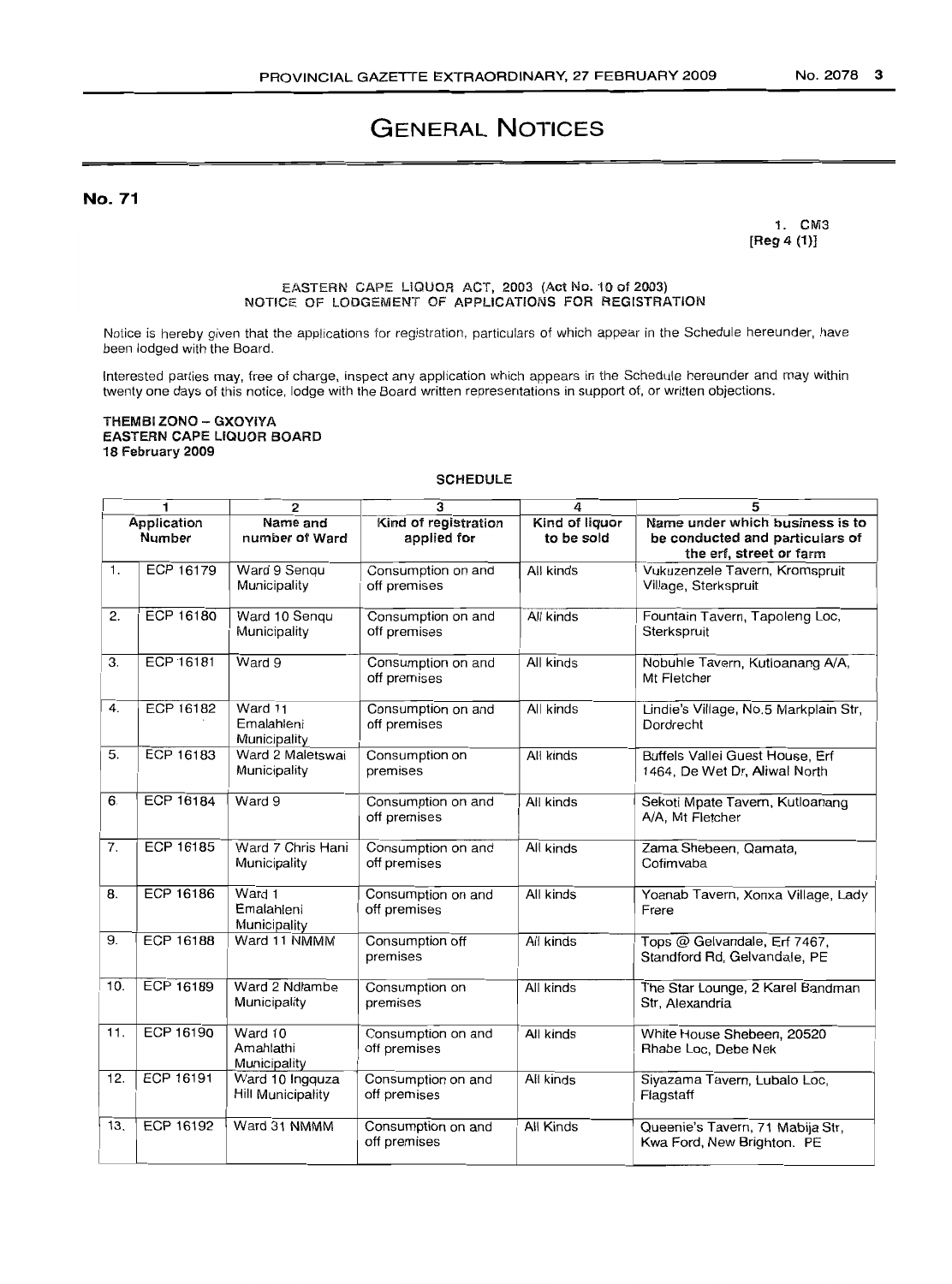| 14. | ECP 16193        | Ward 12 KSD<br>Municipality          | Consumption on and<br>off premises | All kinds | Sondela Trading, Kambi A/A,<br>Mthatha                                                            |
|-----|------------------|--------------------------------------|------------------------------------|-----------|---------------------------------------------------------------------------------------------------|
| 15. | <b>ECP 16194</b> | Ward 34 NMMM                         | Consumption off<br>premises        | All Kinds | Faith's Place, 15 St Thomas Str,<br>Ext.28, Bethelsdorp, PE                                       |
| 16. | ECP 16195        | <b>NMMM</b>                          | <b>Special Event</b>               | All kinds | The Tuna Classic Fishing<br>Competition, Ground & First Floors<br>Small Boat Harbour, Harbour, PE |
| 17. | ECP 16196        | Ward 3 NMMM                          | Consumption on<br>premises         | All kinds | The Lennox, Erf 1678, 24 Heugh<br>Rd, Walmer, PE                                                  |
| 18. | ECP 16197        | Ward 58 NMMM                         | Consumption on and<br>off premises | All Kinds | Zenani's Tavern, 41 Nyutura Str,<br>Motherwell N.U.4B, PE                                         |
| 19. | <b>ECP 16198</b> | Ward 17 Mnquma<br>Municipality       | Consumption on and<br>off premises | Ail kinds | Nozipho's Tavern, Toboyi A/A,<br>Mirrlees Loc, Ngamakwe                                           |
| 20. | ECP 16199        | Ward 3 Lukhanji<br>Municipality      | Consumption on and<br>off premises | All kinds | Ekuphumleni Tavern, Manzezulu<br>Village, Emachibi, Ilinge                                        |
| 21. | <b>ECP 16200</b> | Ward 25 BCM                          | Consumption on and<br>off premises | All kinds | Ntswentswe's Tavern, 100805<br>Mntlabati, Berlin                                                  |
| 22. | <b>ECP 16201</b> | Ward 5 Ngqushwa<br>Municipality      | Consumption on and<br>off premises | All kinds | Sino's Tavern, Madliki Loc, King<br>Williams Town                                                 |
| 23. | ECP 16202        | Ward 26 BCM                          | Consumption on and<br>off premises | All kinds | Marks Tavern, 60519 Kwetyana<br>Loc, Newlands, EL                                                 |
| 24. | ECP 16203        | Ward 16<br>Amahlathi<br>Municipality | Consumption on and<br>off premises | All kinds | May's Tavern, 1887 Mlungisi<br>Township, Stutterheim                                              |
| 25. | ECP 16204        | Ward 39 BCM                          | Consumption on and<br>off premises | All kinds | Zwelitsha Quality Meat & Liquor,<br>3094 Zone 4, Zwelitsha                                        |
| 26. | <b>ECP 16205</b> | Ward 5 Great Kei<br>Municipality     | Consumption on and<br>off premises | All kinds | Emantlaneni's Tavern, 1244 Funda<br>Str, Komga                                                    |
| 27. | ECP 16206        | Ward 23 BCM                          | Consumption on and<br>off premises | All kinds | Gcogco's Tavern, 1295 Needs<br>Camp, Kidds Beach, EL                                              |
| 28. | ECP 16207        | Ward 21 BCM                          | Consumption on and<br>off premises | All kinds | Entombini Tavern, 204 N.U.15,<br>Mdantsane                                                        |
| 29. | ECP 16208        | Inxuba Yethemba<br>Municipality      | Consumption on and<br>off premises | All kinds | Lady's Inn, 23 Stevens Drive,<br>Middelburg                                                       |
| 30. | ECP 16209        | Camdeboo<br>Municipality             | Consumption on<br>premises         | All kinds | Yima - Africa, 696 Top Str,<br>Umasizakhe Township, Graaff<br>Reinet                              |
| 31. | ECP 16210        | Inxuba Yethemba<br>Municipality      | Consumption on and<br>off premises | All kinds | Oliver Tambo Tavern, 2056 Oliver<br>Tambo Rd, Kwa Nonzame,<br>Middelburg                          |
| 32. | ECP 16211        | Gariep<br>Municipality               | Consumption on and<br>off premises | All kinds | Mamthembu's Tavern, 178 Sontsi<br>Str, Burgersdorp                                                |
| 33. | ECP 16212        | Inxuba Yethemba<br>Municipality      | Consumption off<br>premises        | All kinds | R B Outlet, 19 Gemsbok Str,<br>Michausdal, Cradock                                                |
| 34. | ECP 16213        | Ward 9<br>Ngquushwa<br>Municipality  | Consumption on and<br>off premises | All kinds | Lonely Hearts House, Lewis Loc,<br>Peddie                                                         |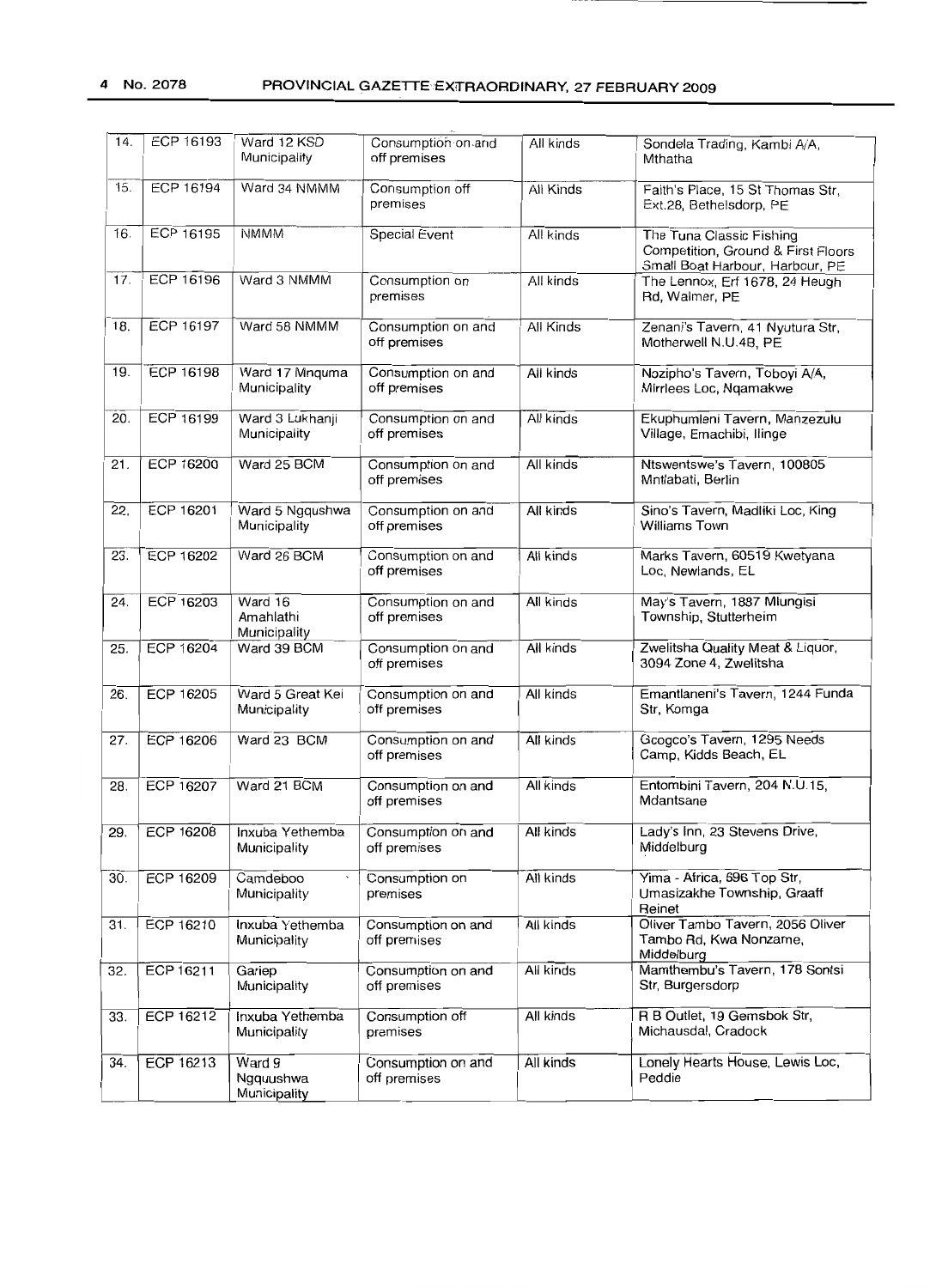| 35. | ECP 16214 | Ward 21 Nyandeni<br>Municipality | Consumption on and<br>off premises | All kinds | Zola Tavern, Malungeni A/A,<br>Nggeleni                         |
|-----|-----------|----------------------------------|------------------------------------|-----------|-----------------------------------------------------------------|
| 36. | ECP 16215 | Ward 1 Makana<br>Municipality    | Consumption on and<br>off premises | All kinds | Magatyeni's Tavern, Nomzamo Loc,<br>Riebeeck East               |
| 37. | ECP 16216 | Ward 1 Makana<br>Municipality    | Consumption on and<br>off premises | All kinds | Ntosh's Shebeen, 535 Kwa<br>Nomzamo Loc, Riebeeck East          |
| 38. | ECP 16217 | Ward 12 Lukhanii<br>Municipality | Consumption on and<br>off premises | All kinds | Peter's Tavern, Hackney Village,<br>Whittlesea                  |
| 39. | ECP 16218 | Ward 34 NMMM                     | Consumption on and<br>off premises | All kinds | Charmaine's Spaza, 41 Lindall Crest<br>Ext. 27. Bethelsdorp, PE |
| 40. | ECP 16219 | Ward 57 NMMM                     | Consumption on and<br>off premises | All kinds | Ntosh Tavern, 162 Noma Str, N.U.9<br>Motherwell, PE             |
| 41. | ECP 16220 | Ward 15 Mbhashe<br>Municipality  | Consumption off<br>premises        | All kinds | Mwang's Bottle Store, Dabane A/A,<br>Elliotdale                 |

 $\overline{a}$